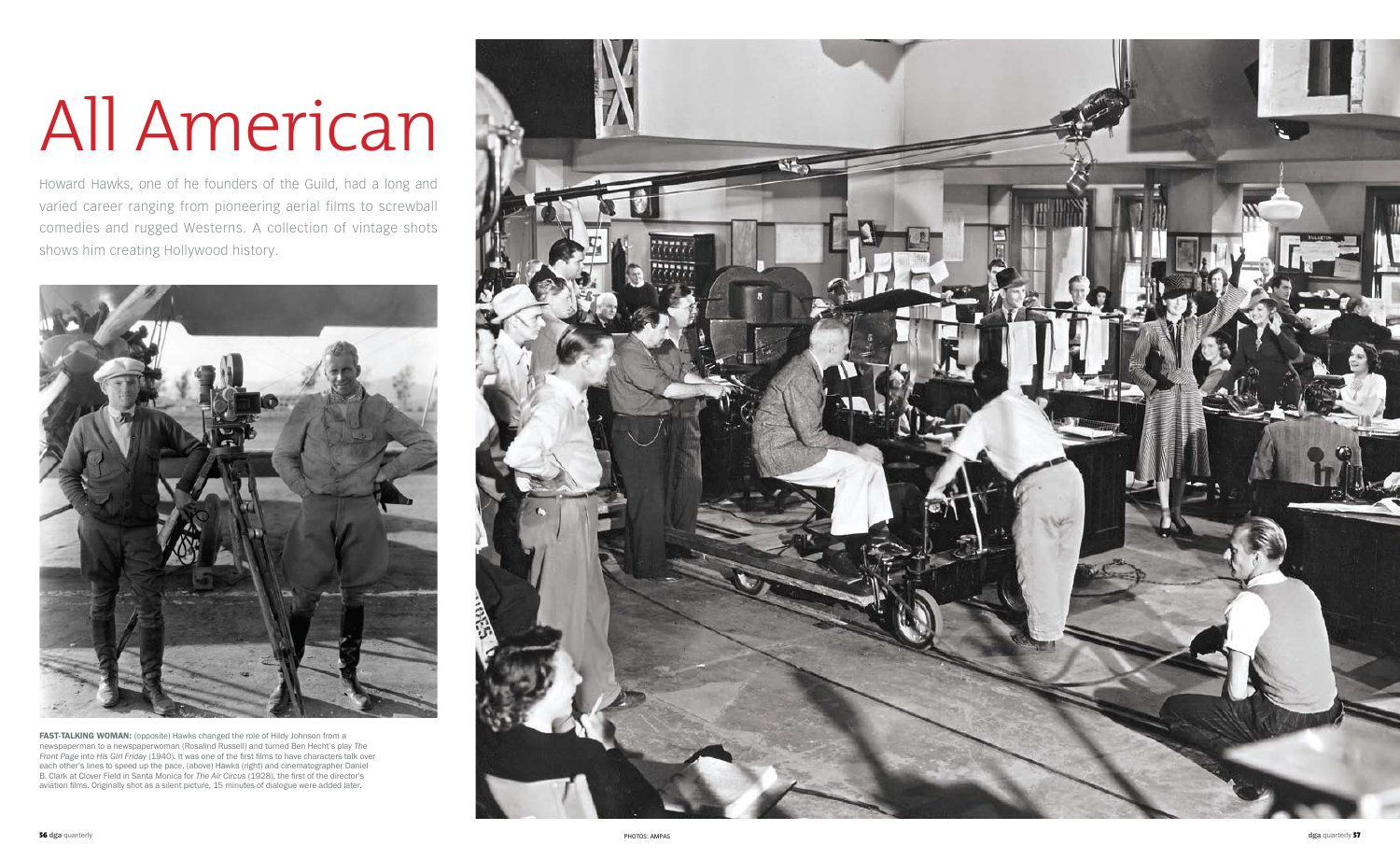



**ODD COUPLE:** *I Was a Male War Bride* (1949), starring Cary Grant and Ann Sheridan, was Hawks' first film shot in Europe. Much of the cast and crew fell ill in the cold German winter. Shooting dragged on for 8 months and the budget soared to \$2 million, but it became one of the director's biggest hits.



**CHARMER:** Hawks shows Charles Coburn how to seduce a not-so-innocent Marilyn Monroe on a transatlantic cruise in *Gentlemen Prefer Blondes* (1953), an adaptation of Anita Loos' bestselling novel. The model of the ship and some sets were left over from *Titanic*, which had filmed the previous year.



KNEE DEEP: Hawks (in cowboy hat) shot much of the Western The Big Sky (1952) in and around Yellowstone and Grand Teton National Parks. Kirk Douglas (second from right) plays a fur trader on an epic trek up the Missouri River. The film features Hawks' characteristic male bonding and a poetic appreciation for the wilderness.

HIGH FLYING: A quintessential Hawksian portrayal of professionalism under fire, *Only Angels Have Wings* (1939) starred Cary Grant as a mail pilot trying to save his struggling South American business. The story was based on a real-life couple Hawks had met while scouting locations in Mexico for *Viva Villa!* a few years earlier.



BULL'S EYE: Hawks takes target practice with Gary Cooper in Sergeant York (1941) based on the life of the most decorated soldier of World War I. Because of the draft, Hawks couldn't find enough young male actors to play the soldiers and was forced to hire students from local colleges.



WARTIME ROMANCE: Hawks bet his friend Ernest Hemingway that he could make a good film out of his worst book, and chose *To Have and Have Not* (1944), though little of the novel was used. Hawks played up the natural chemistry between 19-year-old newcomer Lauren Bacall and co-star Humphrey Bogart.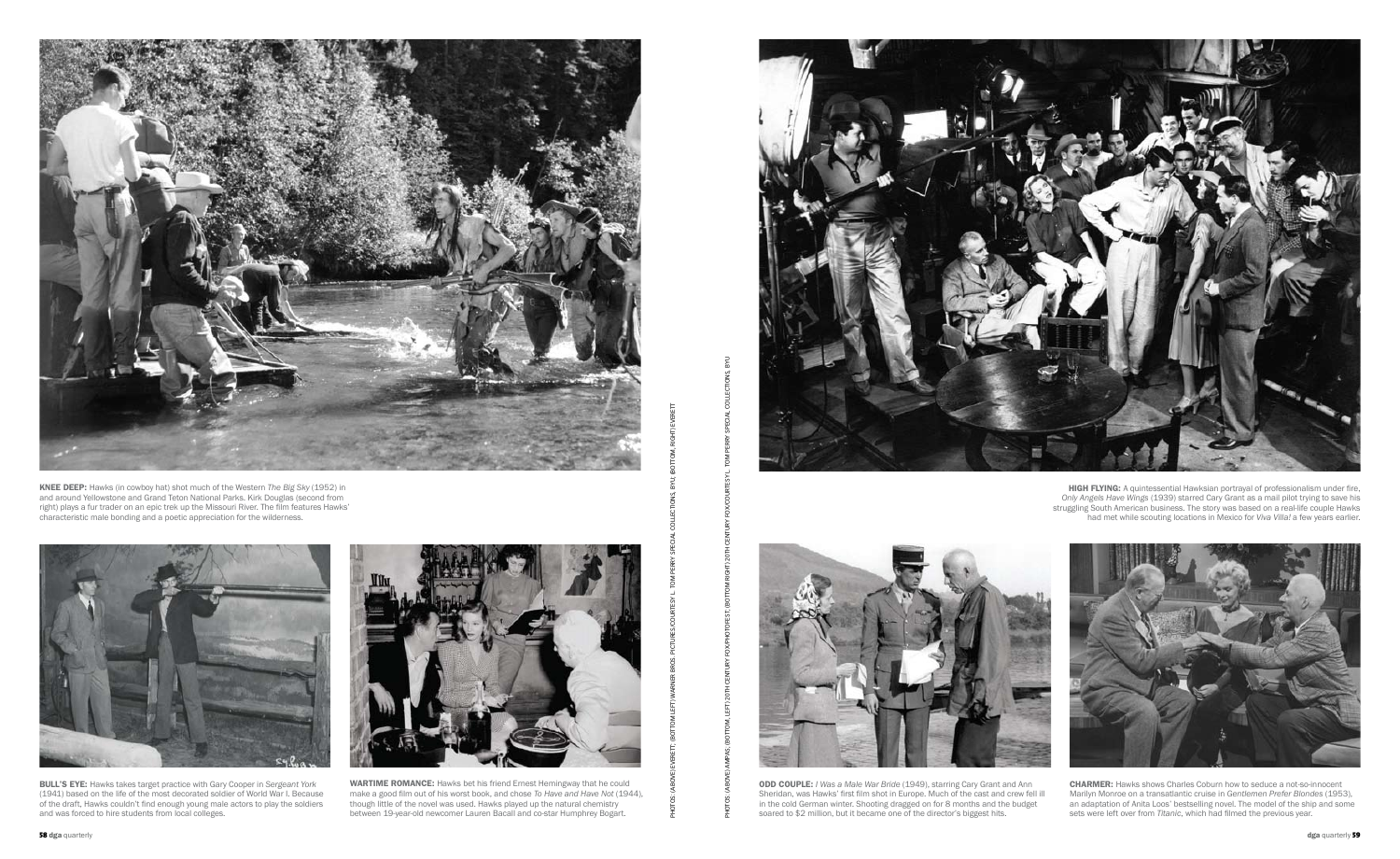SAFARI: Hawks (right), with John Wayne (left) and crew, on location in what was then Tanganyika, on *Hatari!* (1962). Hawks relished the opportunity to shoot far away from the watchful eye of the studio, and quickly burned through the film's \$6 million budget. The animal captures in the film were all done by the actual actors.

 $B$  U  $P$ u  $b$ .

ON TRACK: Hawks created the prototype of the rapid-fire screwball comedy with a dizzy dame battling with a charming but manipulative hero in *Twentieth Century* (1934), starring Carole Lombard and John Barrymore. Hawks unleashed the ferocity of Lombard's performance by telling her Barrymore had made a disparaging remark about her, which wasn't true.



LOST WORLD: Cary Grant plays a paleontologist harassed by Katharine Hepburn in *Bringing Up Baby* (1938). Hawks (on ladder) later said the problem with the film was that there were no normal people in it and everyone was a screwball.

ш